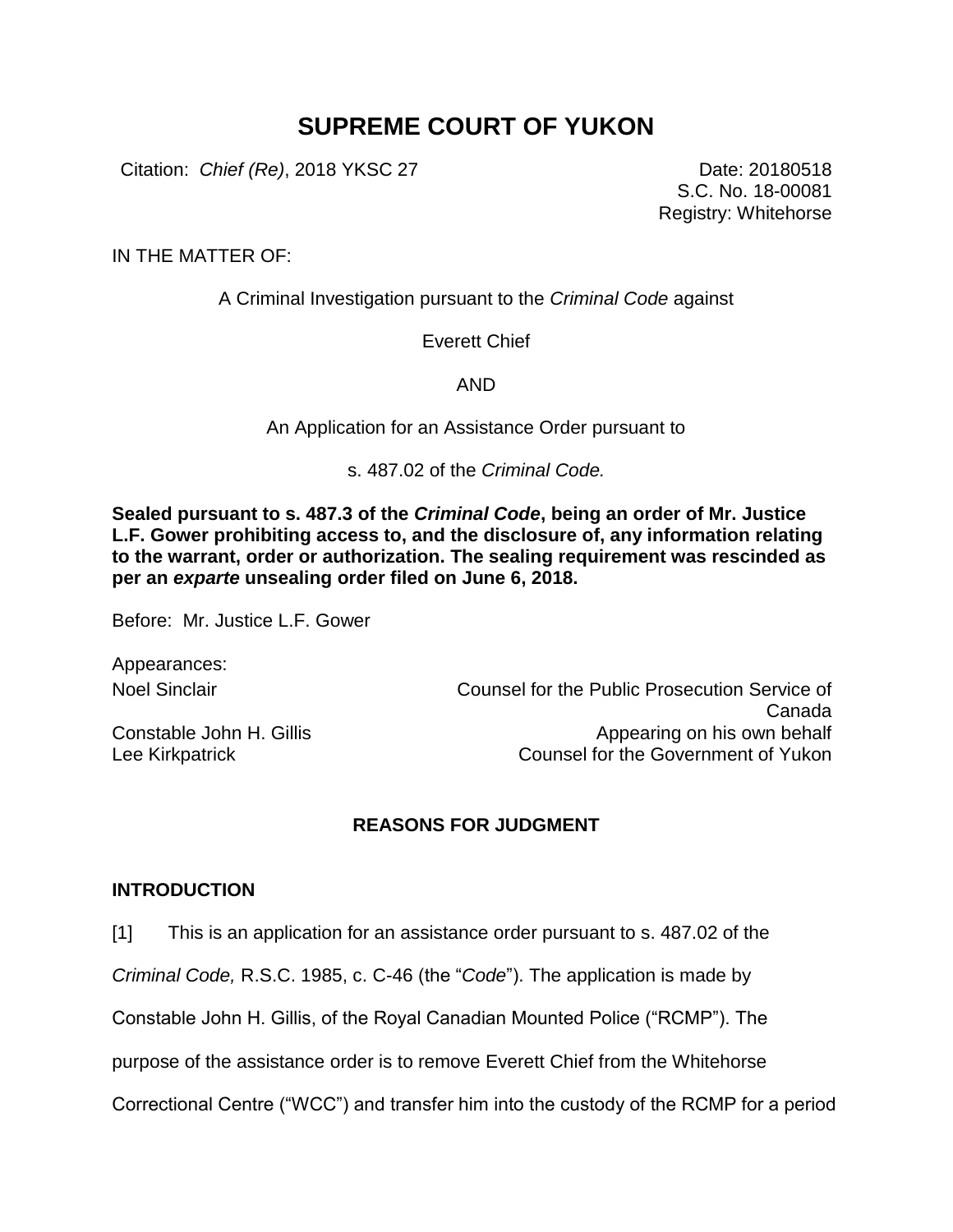of up to 24 hours, during which time the RCMP intend to pursue an investigation relating to a double murder for which Mr. Chief is presently the prime suspect. Mr. Chief is currently a remand prisoner at WCC in relation to a charge of attempted murder and other matters. The RCMP has laid an information charging Mr. Chief with the murders of Wendy Carlick and Sarah MacIntosh in Whitehorse on or about April 10, 2017. The information was sworn on May 3, 2018 and a warrant for Mr. Chief's arrest on those charges was also issued on that date. At that time, Mr. Chief was already in custody on remand on the attempted murder and other charges.

[2] In particular, the RCMP want the opportunity to remove Mr. Chief from WCC, arrest him on the two murder charges, and then transport him to the RCMP detachment in downtown Whitehorse, where he will be placed in cells with undercover officers and where his conversations will be audio and video-recorded, pursuant to additional court authorizations. The RCMP also intends to pursue a post-arrest interview of Mr. Chief. Finally, pursuant to s. 503 of the *Code*, the RCMP will take Mr. Chief before a justice within 24 hours and then return him to WCC, where he will resume his remand custodial status.

[3] The application was heard before me *in camera* on May 10 and 14, 2018. Noel Sinclair, counsel for the Public Prosecution Service of Canada, appeared as a friend of the court to assist Constable Gillis. I required that notice be given to WCC, and Lee Kirkpatrick appeared as counsel for that institution on May 10<sup>th</sup>.

[4] The basis for the RCMP's application is the inherent jurisdiction of this Court, as there is no specific provision in the *Criminal Code* authorizing the issuance of an assistance order in these particular circumstances. WCC takes the position that they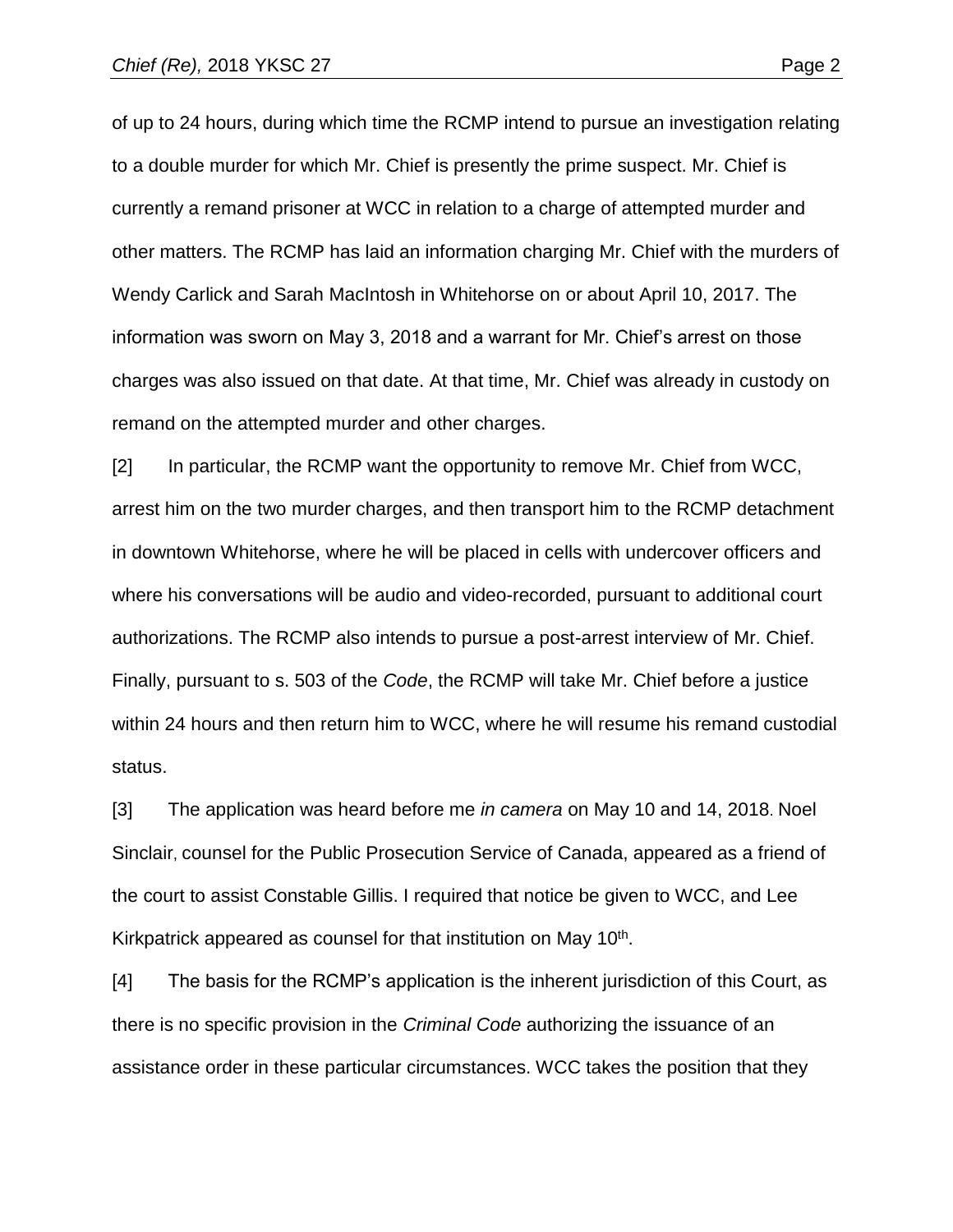have no authority to release Mr. Chief to the RCMP because his warrant of committal remanding him as a prisoner requires WCC to keep him at that particular prison until his warrant expiry date. The warrant, which follows Form 19 of the *Code*, requires that Mr. Chief be arrested on the attempted murder and other matters and then conveyed "to the Whitehorse Correctional Centre at Whitehorse, Yukon", following which the "keeper of the said prison" is to receive Mr. Chief into their custody "in the prison and keep him safely until the day when his remand expires". The warrant expiry date is presently May 16, 2018, although, in all likelihood, Mr. Chief will be further remanded back into custody until his charges are dealt with, or he is released on bail.

[5] The RCMP would prefer to deal with Mr. Chief sooner rather than later, because they have enlisted the services of out-of-territory members who will be acting in an undercover capacity. Accordingly, arrangements have been made for the undercover team to be present in Whitehorse for the investigative detention of Mr. Chief, and the matter is therefore time-sensitive.

[6] On the second day of the *in camera* hearing, on May 14, 2018, after reviewing some additional case law and other authorities over the intervening weekend, I indicated to Crown counsel that I had concluded that I did not have the inherent jurisdiction to grant the assistance order. I said that my written reasons would follow and these are those reasons.

[7] That said, on the same day I also indicated to counsel that I did think there were grounds for a general warrant under s. 487.01 of the *Code*, particularly for the use of video surveillance of Mr. Chief in police cells. Further, I suggested that the RCMP may wish to consider applying to me for an authorization to intercept Mr. Chief's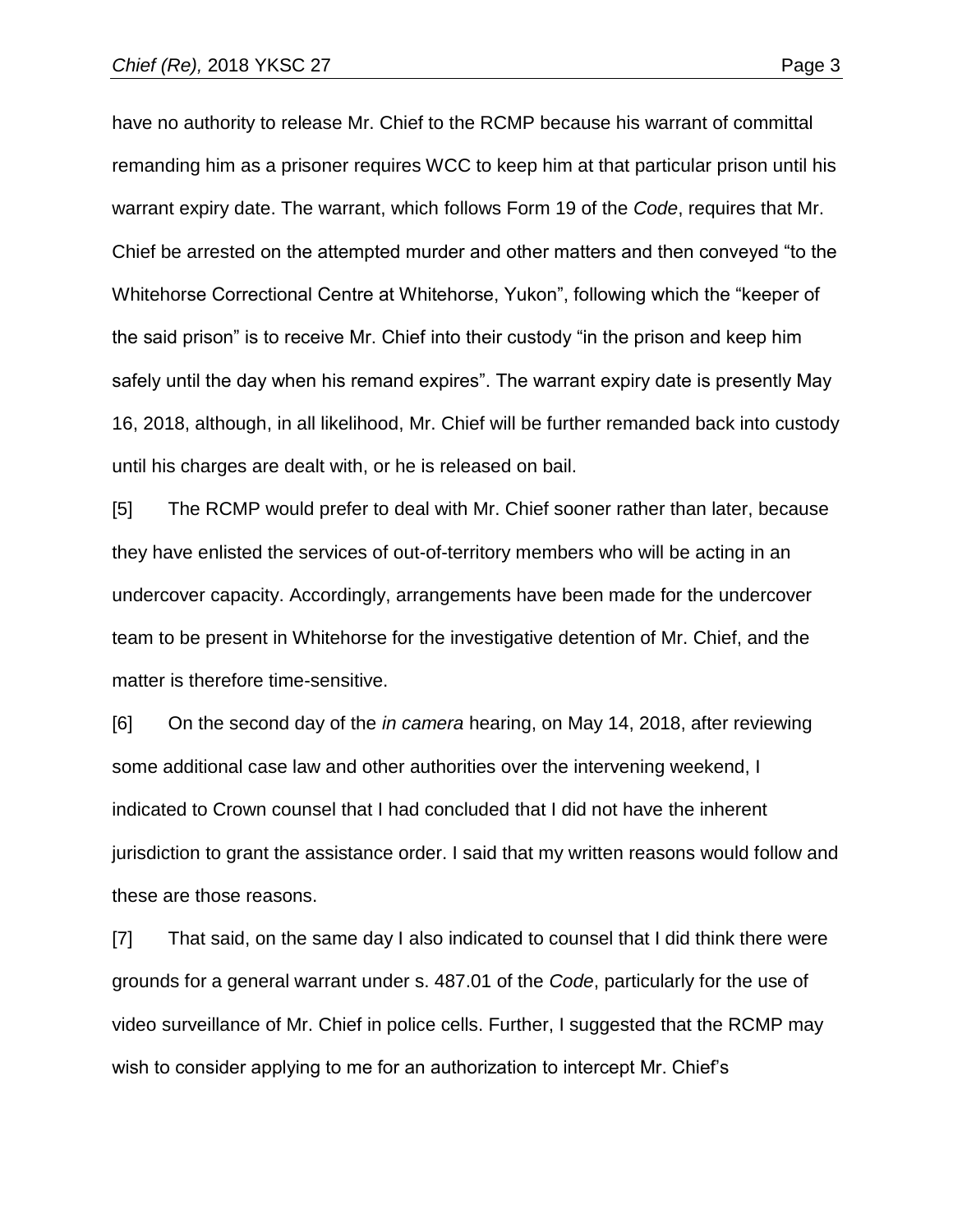conversation, which they would require in any event, pursuant to s. 184.2 of the *Code*, which applies where one party has consented to the interception (presumably one or more of the undercover officers). Finally, I indicated that if the RCMP were to reapply for such orders and I were to issue them, then I would also have jurisdiction to consider granting an assistance order under s. 487.02, requiring WCC to provide assistance in order to "give effect to" the intercept authorization and general warrant. In this case, the assistance would be to transfer Mr. Chief temporarily into the RCMP custody for the period of investigative detention.

[8] Crown counsel and Constable Gillis indicated that they would be reapplying for these new orders the week of May 22, 2018.

[9] Thus, although the issue of the extent of this court's inherent jurisdiction may be somewhat moot in relation to this particular application for an assistance order, because there is very little case law in Canada on the issue, I thought it might be helpful to render these written reasons in any event.

#### **ANALYSIS**

[10] There is no issue here that the RCMP has several compelling reasons for wanting to investigate Mr. Chief at the RCMP detachment rather than at WCC where he is on remand. Constable Gillis has deposed that the post-arrest interview and undercover operation cannot be conducted at WCC for the following reasons:

- a) RCMP are unable to equip the cells at WCC with the required recording equipment, without the knowledge of WCC staff;
- b) WCC staff do not have the same security level or clearance as members of the RCMP;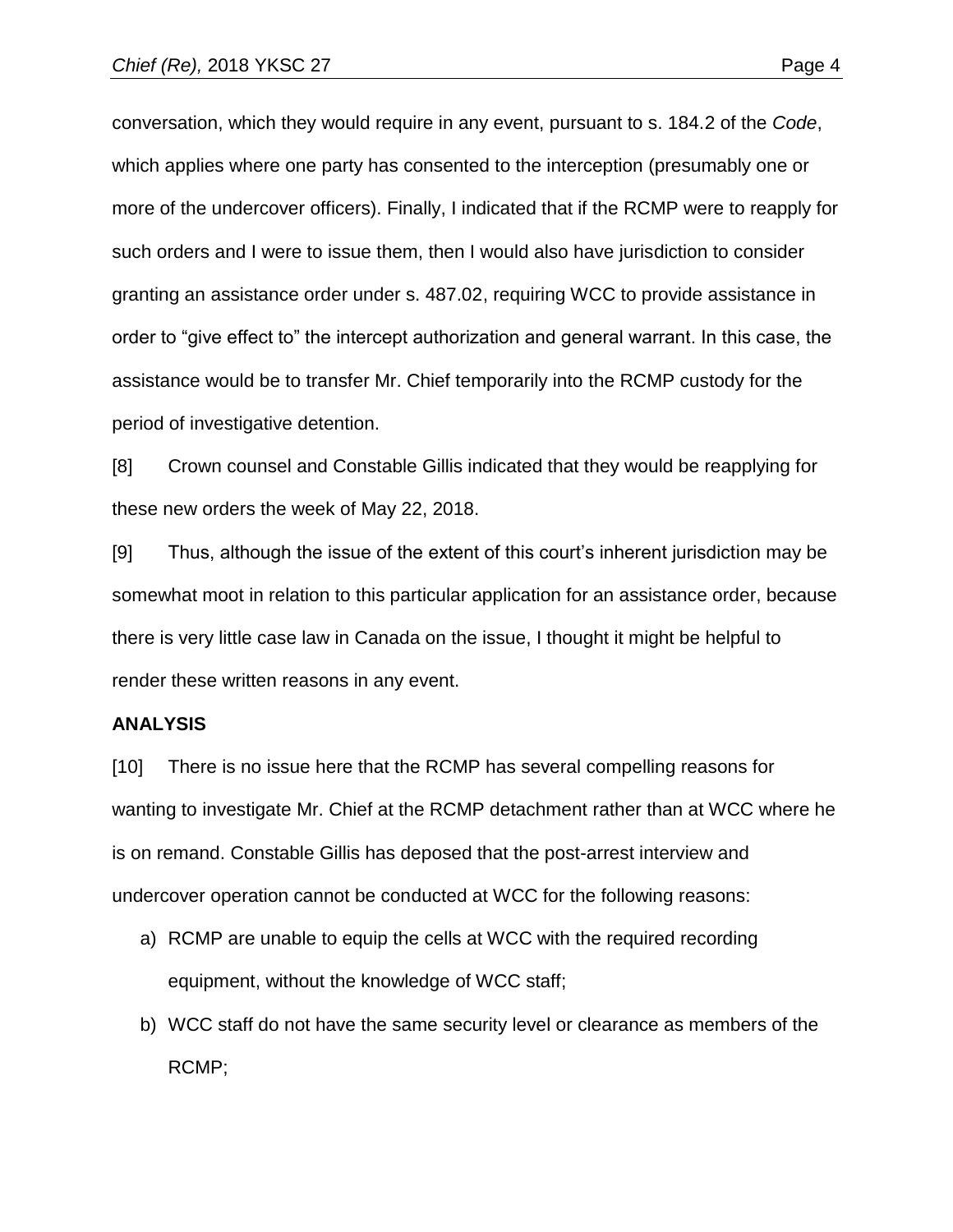- c) Various police officers are required to complete an undercover operation, including: the undercover officers; cover officers; monitors; and other investigative members. Accordingly, the presence of this number of officers at WCC is not conducive to remaining covert;
- d) Prisoners at WCC may be alerted to the fact that there is an ongoing undercover operation and warn Mr. Chief of same;
- e) Prisoners may also recognize the undercover officers as police officers and therefore "blow" their cover; and
- f) Based on a recent experience with a breach of security at WCC, the RCMP has a legitimate concern that information may be leaked by junior WCC staff to prisoners of the existence of the undercover operation.

[11] The inherent jurisdiction of superior courts has been described by the Supreme Court as "amorphous" (*Ontario v. Criminal Lawyers' Association of Ontario*, 2013 SCC 43, at para. 22) ("*Criminal Lawyers' Association*") and applicable in "an apparently inexhaustible variety of circumstances" (*R. v. Caron*, 2011 SCC 5, at para. 29) ("*Caron*"). Nevertheless, the Supreme Court has also warned that this inherent jurisdiction should "be exercised sparingly and with caution" (*Caron*, at para. 30). [12] In *Criminal Lawyers' Association*, Karakatsanis J. said this about the inherent

jurisdiction of superior courts:

20 In his 1970 article, "The Inherent Jurisdiction of the Court", 23 *Curr. Legal Probs.* 23, which has been cited by this Court on eight separate occasions, I. H. Jacob provided the following definition of inherent jurisdiction:

> ... the inherent jurisdiction of the court may be defined as being the reserve or fund of powers, a residual source of powers, which the court may draw upon as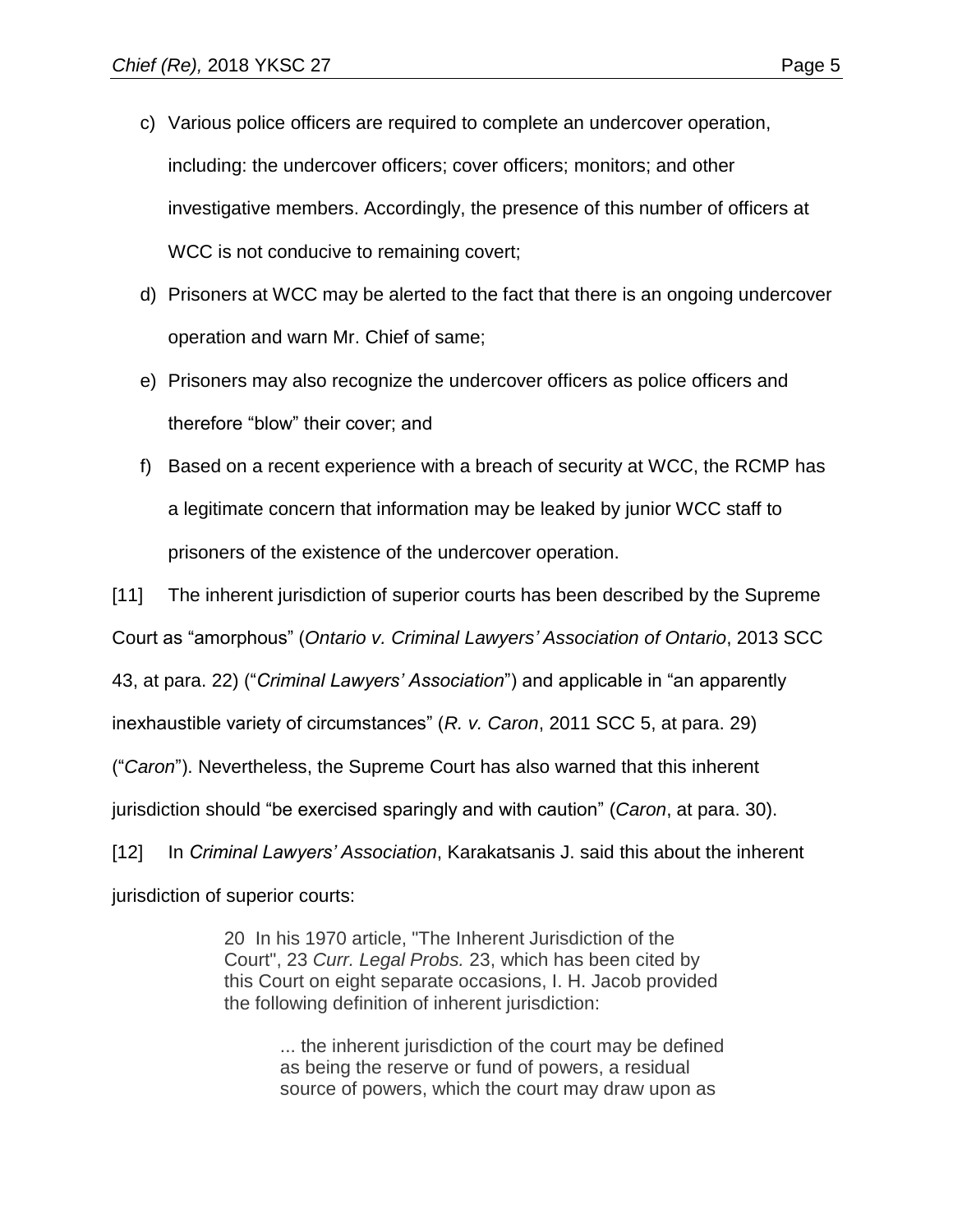necessary whenever it is just or equitable to do so, and in particular to ensure the observance of the due process of law, to prevent improper vexation or oppression, to do justice between the parties and to secure a fair trial between them. [p. 51]

## 21 As noted by this Court in *R. v. Caron*, [2011 SCC 5,](https://advance.lexis.com/search/?pdmfid=1505209&crid=8c21a380-9579-456b-9896-d169945ad7fe&pdsearchterms=2013scc43&pdicsfeatureid=1517129&pdstartin=hlct%3A1%3A11&pdtypeofsearch=searchboxclick&pdsearchtype=SearchBox&pdqttype=and&pdpsf=%3A%3A1&ecomp=44gt9kk&earg=pdpsf&prid=c47e603d-5e86-4230-a5bb-8fb62ae1abd1) [\[2011\] 1 S.C.R. 78,](https://advance.lexis.com/search/?pdmfid=1505209&crid=8c21a380-9579-456b-9896-d169945ad7fe&pdsearchterms=2013scc43&pdicsfeatureid=1517129&pdstartin=hlct%3A1%3A11&pdtypeofsearch=searchboxclick&pdsearchtype=SearchBox&pdqttype=and&pdpsf=%3A%3A1&ecomp=44gt9kk&earg=pdpsf&prid=c47e603d-5e86-4230-a5bb-8fb62ae1abd1) at para. 24:

These powers are derived "not from any statute or rule of law, but from the very nature of the court as a superior court of law" (Jacob, at p. 27) to enable "the judiciary to uphold, to protect and to fulfil the judicial function of administering justice according to law in a regular, orderly and effective manner" (p. 28).

22 **In spite of its amorphous nature**, providing the foundation for powers as diverse as contempt of court, the stay of proceedings and judicial review, [page18] **the doctrine of inherent jurisdiction does not operate without limits**.

23 It has long been settled that the way in which superior courts exercise their powers may be structured by Parliament and the legislatures (see *MacMillan Bloedel*, at para. 78, *per* McLachlin J., dissenting on other grounds). As Jacob notes (at p. 24): "... the court may exercise its inherent jurisdiction even in respect of matters which are regulated by statute or by rule of court, **so long as it can do so without contravening** any statutory provision" (emphasis added) (see also *Caron*, at para. 32). (my bolding; underlining in original. Footnotes omitted.)

[13] The Ontario Court of Appeal in *Parsons v. Ontario*, 2015 ONCA 158, referred to

the Supreme Court's statement in para. 23 of *Criminal Lawyers' Association* (at para.

71), and continued (at para. 73):

73. Thus, a superior court may exercise its inherent jurisdiction on matters regulated by statute but may not contravene any statutory provision. … (my emphasis)

[14] The Jacob article, cited with approval by the Supreme Court in *Criminal Lawyers'*

*Association*, also includes the following statement, at page 24: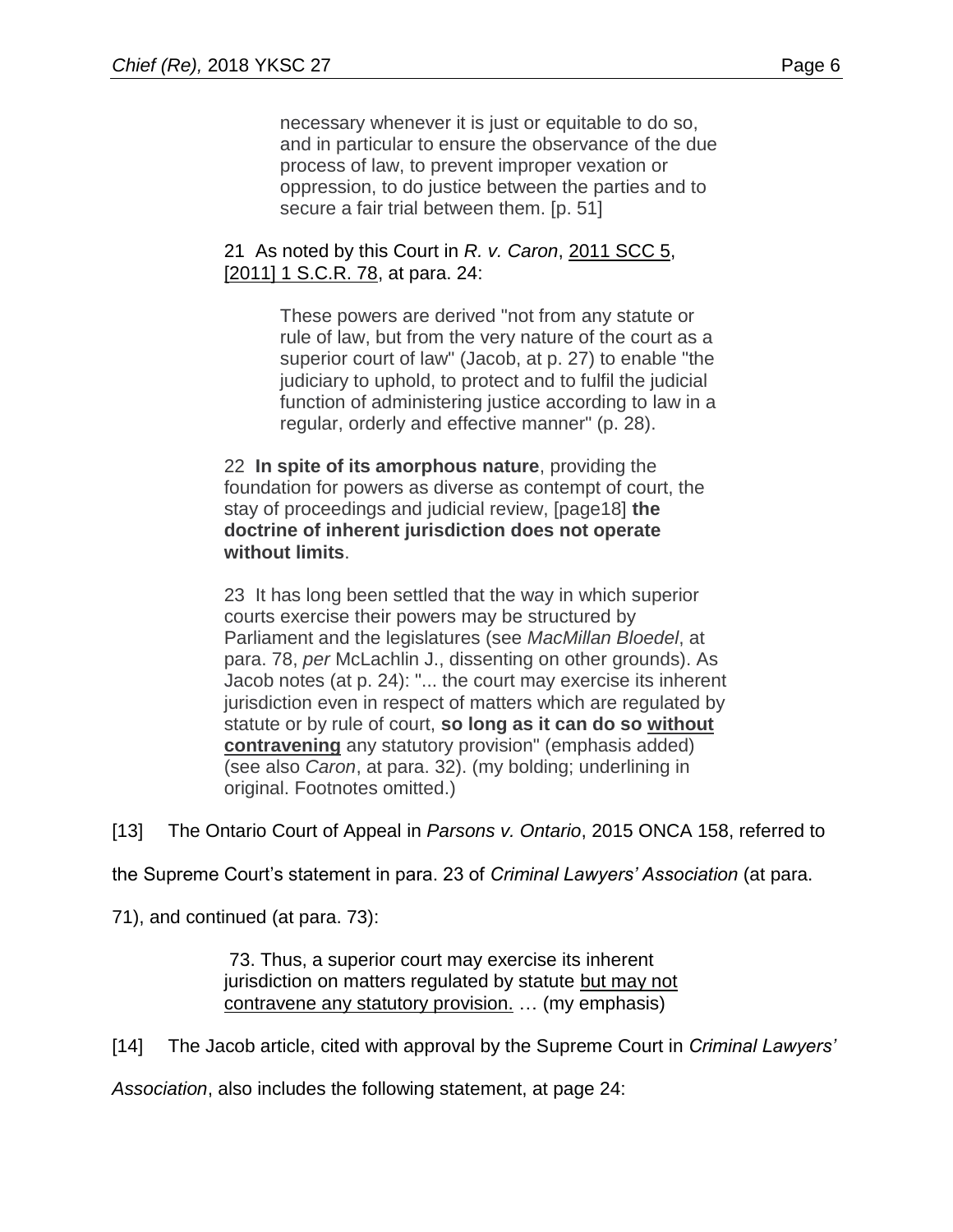… [T]he court may exercise its inherent jurisdiction even in respect of matters which are regulated by statute or by rule of court, so long as it can do so without contravening any statutory provision. ... (my emphasis)

# [15] The Supreme Court also invoked the Jacob article in *Caron*, as follows:

29 … In summary, Jacob states, "The inherent jurisdiction of the court may be invoked in an apparently inexhaustible variety of circumstances and may be exercised in different ways" (p. 23 (emphasis added)). I agree with this analysis.

…

30 **Of course the very plenitude of this inherent jurisdiction requires that it be exercised sparingly and with caution**. … (my bolding; underlining in original)

[16] More recently, the Supreme Court has emphasized this theme of cautious

application of inherent jurisdiction by superior courts in *Endean v. British Columbia*,

2016 SCC 42, where Cromwell J. wrote:

21 ….

(2) Should the Courts Look First to Their Statutory Powers Before Turning to Consider Inherent Jurisdiction?

22 The answer to this question is yes.

23 The inherent powers of superior courts are central to the role of those courts, which form the backbone of our judicial system. Inherent jurisdiction derives from the very nature of the court as a superior court of law and may be defined as a "reserve or fund of powers" or a "residual source of powers", which a superior court "may draw upon as necessary whenever it is just or equitable to do so, and in particular to ensure the observance of the due process of law, to prevent improper vexation or oppression, to do justice between the parties and to secure a fair trial between them": I. H. Jacob, "The Inherent Jurisdiction of the Court" (1970), 23 *Curr. Legal Probs.* 23, at p. 51, cited with approval in, e.g., *Ontario v. Criminal Lawyers' Association of Ontario*, [2013 SCC 43,](https://advance.lexis.com/search/?pdmfid=1505209&crid=79bac913-7dec-422b-ba2a-ac5761dd525e&pdsearchterms=2016+SCC+42&pdicsfeatureid=1517129&pdstartin=hlct%3A1%3A11&pdtypeofsearch=searchboxclick&pdsearchtype=SearchBox&pdqttype=and&pdsf=&pdquerytemplateid=urn%3Aquerytemplate%3A0153d253286523974b56391686dcfd8e~%5ELaw%2520Reviews%2520%2526%2520Journals&pdsourcetype=all&pdparentqt=urn%3Aquerytemplate%3A0153d253286523974b56391686dcfd8e~%5ELaw+Reviews+%26+Journals&ecomp=44gtkkk&earg=pdsf&prid=59ce015c-f8b0-4f06-925a-a204cb28b19a)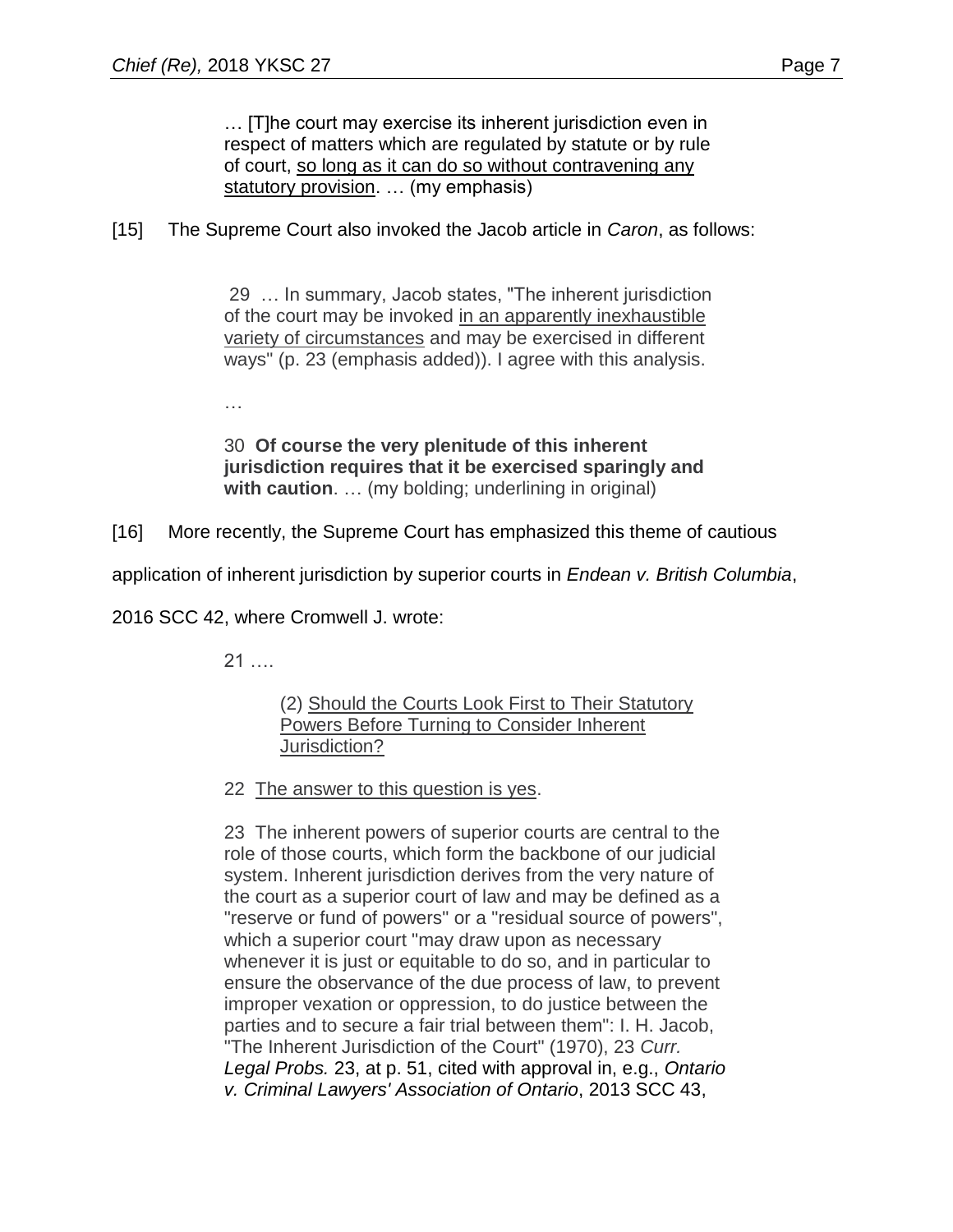[\[2013\] 3 S.C.R. 3,](https://advance.lexis.com/search/?pdmfid=1505209&crid=79bac913-7dec-422b-ba2a-ac5761dd525e&pdsearchterms=2016+SCC+42&pdicsfeatureid=1517129&pdstartin=hlct%3A1%3A11&pdtypeofsearch=searchboxclick&pdsearchtype=SearchBox&pdqttype=and&pdsf=&pdquerytemplateid=urn%3Aquerytemplate%3A0153d253286523974b56391686dcfd8e~%5ELaw%2520Reviews%2520%2526%2520Journals&pdsourcetype=all&pdparentqt=urn%3Aquerytemplate%3A0153d253286523974b56391686dcfd8e~%5ELaw+Reviews+%26+Journals&ecomp=44gtkkk&earg=pdsf&prid=59ce015c-f8b0-4f06-925a-a204cb28b19a) at para. 20; *R. v. Caron*, [2011 SCC 5,](https://advance.lexis.com/search/?pdmfid=1505209&crid=79bac913-7dec-422b-ba2a-ac5761dd525e&pdsearchterms=2016+SCC+42&pdicsfeatureid=1517129&pdstartin=hlct%3A1%3A11&pdtypeofsearch=searchboxclick&pdsearchtype=SearchBox&pdqttype=and&pdsf=&pdquerytemplateid=urn%3Aquerytemplate%3A0153d253286523974b56391686dcfd8e~%5ELaw%2520Reviews%2520%2526%2520Journals&pdsourcetype=all&pdparentqt=urn%3Aquerytemplate%3A0153d253286523974b56391686dcfd8e~%5ELaw+Reviews+%26+Journals&ecomp=44gtkkk&earg=pdsf&prid=59ce015c-f8b0-4f06-925a-a204cb28b19a) [\[2011\] 1 S.C.R. 78,](https://advance.lexis.com/search/?pdmfid=1505209&crid=79bac913-7dec-422b-ba2a-ac5761dd525e&pdsearchterms=2016+SCC+42&pdicsfeatureid=1517129&pdstartin=hlct%3A1%3A11&pdtypeofsearch=searchboxclick&pdsearchtype=SearchBox&pdqttype=and&pdsf=&pdquerytemplateid=urn%3Aquerytemplate%3A0153d253286523974b56391686dcfd8e~%5ELaw%2520Reviews%2520%2526%2520Journals&pdsourcetype=all&pdparentqt=urn%3Aquerytemplate%3A0153d253286523974b56391686dcfd8e~%5ELaw+Reviews+%26+Journals&ecomp=44gtkkk&earg=pdsf&prid=59ce015c-f8b0-4f06-925a-a204cb28b19a) at para. 24; and *MacMillan Bloedel Ltd. v. Simpson*, [\[1995\] 4 S.C.R. 725,](https://advance.lexis.com/search/?pdmfid=1505209&crid=79bac913-7dec-422b-ba2a-ac5761dd525e&pdsearchterms=2016+SCC+42&pdicsfeatureid=1517129&pdstartin=hlct%3A1%3A11&pdtypeofsearch=searchboxclick&pdsearchtype=SearchBox&pdqttype=and&pdsf=&pdquerytemplateid=urn%3Aquerytemplate%3A0153d253286523974b56391686dcfd8e~%5ELaw%2520Reviews%2520%2526%2520Journals&pdsourcetype=all&pdparentqt=urn%3Aquerytemplate%3A0153d253286523974b56391686dcfd8e~%5ELaw+Reviews+%26+Journals&ecomp=44gtkkk&earg=pdsf&prid=59ce015c-f8b0-4f06-925a-a204cb28b19a) at paras. 29-31.

24 The courts have recognized that, given the broad and loosely defined nature of these powers, they should be "exercised sparingly and with caution": *Caron*, at para. 30. It follows that courts should first determine the scope of express grants of statutory powers before dipping into this important but murky pool of residual authority that forms their inherent jurisdiction: see, e.g., *Century [page178] Services Inc. v. Canada (Attorney General)*, [2010 SCC 60, \[2010\] 3](https://advance.lexis.com/search/?pdmfid=1505209&crid=79bac913-7dec-422b-ba2a-ac5761dd525e&pdsearchterms=2016+SCC+42&pdicsfeatureid=1517129&pdstartin=hlct%3A1%3A11&pdtypeofsearch=searchboxclick&pdsearchtype=SearchBox&pdqttype=and&pdsf=&pdquerytemplateid=urn%3Aquerytemplate%3A0153d253286523974b56391686dcfd8e~%5ELaw%2520Reviews%2520%2526%2520Journals&pdsourcetype=all&pdparentqt=urn%3Aquerytemplate%3A0153d253286523974b56391686dcfd8e~%5ELaw+Reviews+%26+Journals&ecomp=44gtkkk&earg=pdsf&prid=59ce015c-f8b0-4f06-925a-a204cb28b19a)  [S.C.R. 379,](https://advance.lexis.com/search/?pdmfid=1505209&crid=79bac913-7dec-422b-ba2a-ac5761dd525e&pdsearchterms=2016+SCC+42&pdicsfeatureid=1517129&pdstartin=hlct%3A1%3A11&pdtypeofsearch=searchboxclick&pdsearchtype=SearchBox&pdqttype=and&pdsf=&pdquerytemplateid=urn%3Aquerytemplate%3A0153d253286523974b56391686dcfd8e~%5ELaw%2520Reviews%2520%2526%2520Journals&pdsourcetype=all&pdparentqt=urn%3Aquerytemplate%3A0153d253286523974b56391686dcfd8e~%5ELaw+Reviews+%26+Journals&ecomp=44gtkkk&earg=pdsf&prid=59ce015c-f8b0-4f06-925a-a204cb28b19a) at paras. 63-68. As The Honourable Georgina Jackson and Janis Sarra write, "[i]t is only where broad statutory authority is unavailable that inherent jurisdiction needs to be considered as a possible judicial tool to utilize in the circumstances": "Selecting the Judicial Tool to get the Job Done: An Examination of Statutory Interpretation, Discretionary Power and Inherent Jurisdiction in Insolvency Matters", in J. P. Sarra, ed., *Annual Review of Insolvency Law 2007* (2008), 41, at p. 73. (my emphasis)

[17] Crown counsel concedes on this application that there is no section in the

*Criminal Code* that appears to anticipate or address this precise situation. The closest is

s. 527(7), which provides:

On application by the prosecutor, a judge of a superior court of criminal jurisdiction may, if a prisoner or a person in the custody of a peace officer consents in writing, order the transfer of the prisoner or other person to the custody of a peace officer named in the order for a period specified in the order, where the judge is satisfied that the transfer is required for the purpose of assisting a peace officer acting in the execution of his or her duties. (my emphasis)

[18] Crown counsel submits that s. 527(7) is best understood to apply to inmates or

prisoners who are cooperative with the police and willing to assist in an investigation,

such as an informant or a witness. However, the RCMP obviously do not want to seek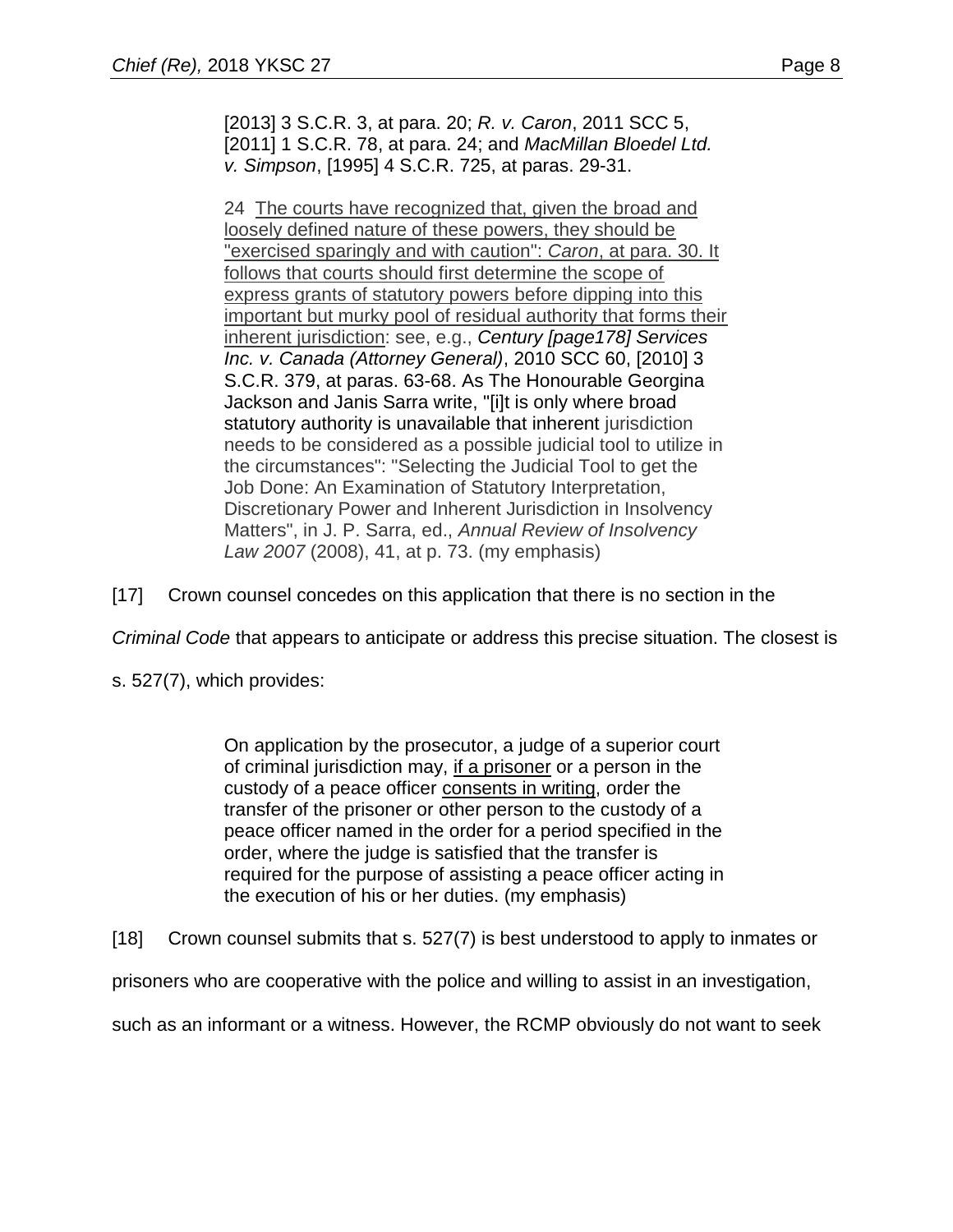Mr. Chief's consent in writing to his transfer to the detachment, nor would he be likely to give it.

[19] Crown counsel went on to state that it defies logic to suggest that Parliament intended that the authorities must first secure a suspect's consent before they are able to interview him or to conduct other lawful investigative techniques. The argument is that such an interpretation produces an absurdity - a person at large is not required to consent to their arrest, to police attempts to interview them or to other lawful investigative techniques at the time of arrest. Thus, he concludes that there is a gap in the *Criminal Code* in this regard, stating that a remand inmate should not be "shielded" from a post-arrest interview in police custody, given that the same person, if not in custody under a remand warrant, could be arrested and interviewed while in police custody.

[20] To clarify, the issue here is not whether Mr. Chief can be arrested at WCC. Clearly, he can be. Rather, the issue is whether he can be taken to the RCMP detachment for the post-arrest interview and undercover operation.

[21] The position that there is a legislative gap here has previously been articulated by the Canadian Association of Police Chiefs at their annual conference in 2006. In a resolution passed by the Association at that meeting, the members recognized that peace officers cannot remove inmates from federal correctional facilities without their consent. Accordingly, the Association proposed an amendment to the *Criminal Code* to allow for the apprehension and removal of prisoners for police interviewing and processing. This resolution was considered by the Nova Scotia Supreme Court in *R. v.*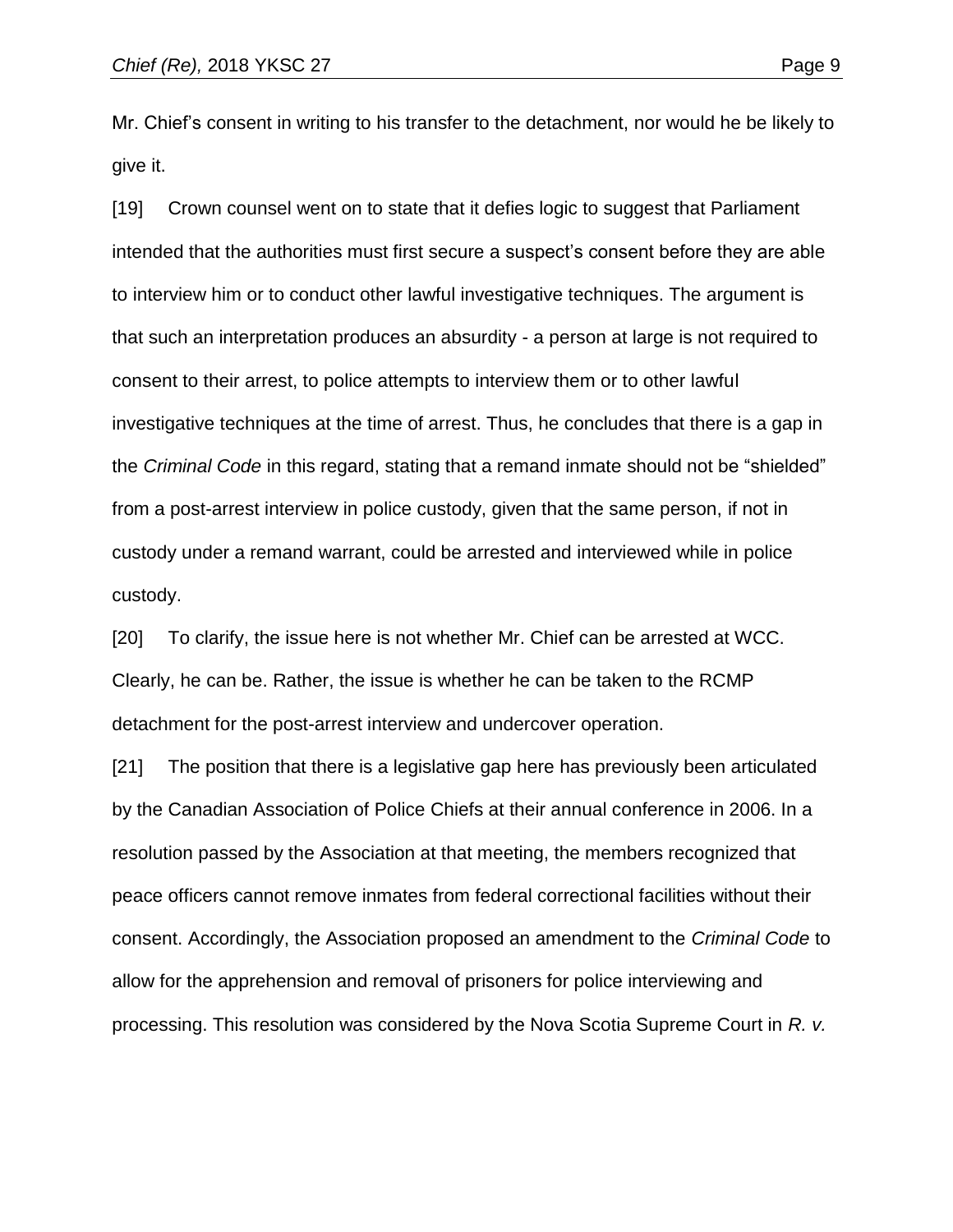*Dechamp*, 2017 NSSC 207, at para. 21, where the Court observed that, for reasons unknown, "Parliament did not act on this resolution."

[22] *Dechamp* is a case very much on point, in my view. There, the Crown applied for an order authorizing the Correctional Service of Canada ("CSC") to release Mr. Dechamp into police custody while he was serving as an inmate in a federal prison pursuant to a warrant of committal. There was reason to believe that Dechamp had committed murder and attempted murder while on parole earlier, however there were no criminal charges for those offences then outstanding against him. Police wanted to arrest Dechamp and transport him to a police station in New Brunswick for investigative detention for a period of up to 24 hours. The CSC took the position that it was under a legal obligation to imprison Dechamp until the end of his sentence and that a court order was required to authorize his release into police custody while the warrant of committal was still in effect.

[23] The police in *Dechamp*, similar to the case at bar, also provided several apparently valid reasons for not wanting to conduct their investigation at the federal prison.

[24] Also like the case at bar, because of the legislative gap, the basis for the Crown's application was the inherent jurisdiction of the Nova Scotia Supreme Court. However, the Crown in *Dechamp* produced no jurisprudence directly supporting its application. Although it did refer to four such orders made by the Court of Queen's Bench of Alberta between 2009 and 2014, Crown counsel only produced the bare orders, as there were no written reasons accompanying any of them.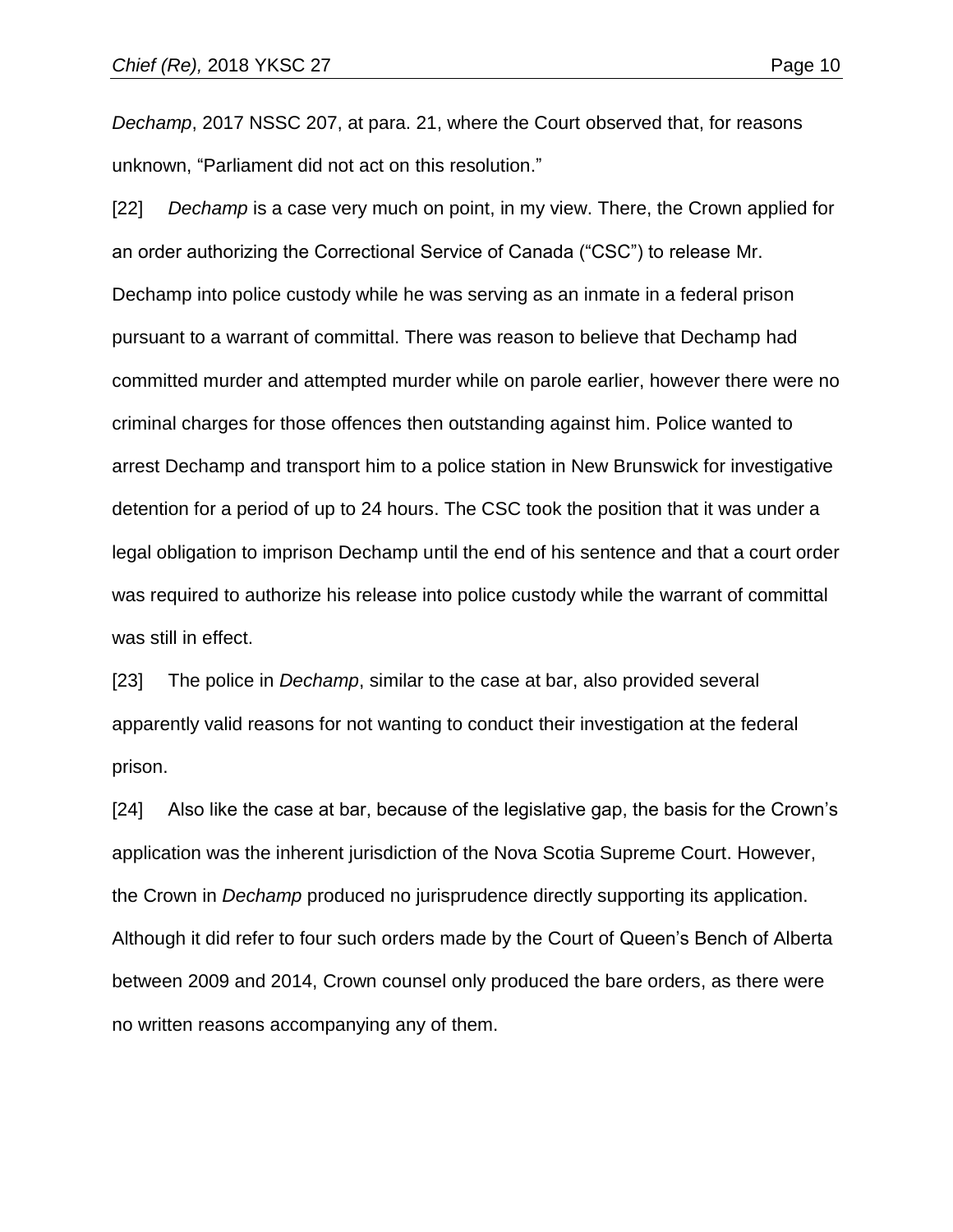[25] Duncan J. relied heavily on a case from the Nova Scotia Court of Appeal, *Lord v.* 

*Smith*, 2013 NSCA 34, which in turn also relied on the Jacob article on inherent

jurisdiction, which I referred to above. At para. 23, Duncan J. quoted from *Lord*, as

follows:

23 Farrar J.A. writing in *Lord v. Smith*, [2013 NSCA 34,](https://advance.lexis.com/search/?pdmfid=1505209&crid=448f7ec9-9eaa-42d0-a37b-49fb3c45d95d&pdsearchterms=2017nssc207&pdicsfeatureid=1517129&pdstartin=hlct%3A1%3A11&pdtypeofsearch=searchboxclick&pdsearchtype=SearchBox&pdqttype=and&pdpsf=%3A%3A1&ecomp=44gt9kk&earg=pdpsf&prid=c47e603d-5e86-4230-a5bb-8fb62ae1abd1) reviewed various authorities that speak to the circumstances in which a superior court may find its jurisdiction in the application of the doctrine of inherent jurisdiction. He stated:

…

29 **Despite its large scope and flexibility, inherent jurisdiction is not available for use in every situation**. As Chief Justice MacDonald in *Central Halifax, supra*, observed:

> ... [Inherent jurisdiction] remains a safety net that can prevent abuse in those **truly exceptional cases**. (para.44) **It must be exercised judicially and with caution**. It is typically limited to procedural matters. **It cannot effect changes in the substantive law, and it cannot be exercised so as to contravene a law.**

30 William Charles in his article "Inherent Jurisdiction and its Application by Nova Scotia Courts: Metaphysical, Historical or Pragmatic?" [\(2010\), 33 Dalhousie L.J. 63](https://advance.lexis.com/search/?pdmfid=1505209&crid=448f7ec9-9eaa-42d0-a37b-49fb3c45d95d&pdsearchterms=2017nssc207&pdicsfeatureid=1517129&pdstartin=hlct%3A1%3A11&pdtypeofsearch=searchboxclick&pdsearchtype=SearchBox&pdqttype=and&pdpsf=%3A%3A1&ecomp=44gt9kk&earg=pdpsf&prid=c47e603d-5e86-4230-a5bb-8fb62ae1abd1) enumerated this Court's observations on the topic of inherent jurisdiction, summarizing three of them as follows:

> ... [Inherent jurisdiction] is primarily a procedural concept which the **courts must be cautious** in exercising and [which] should not be used to make changes in substantive law.

Action taken pursuant to inherent jurisdiction requires an exercise of discretion. This discretion must always be exercised judicially.

**A judge does not have an unfettered right to do what is thought to be fair as between the parties**. A court's resort to its inherent jurisdiction "must be employed within a framework of principles relevant to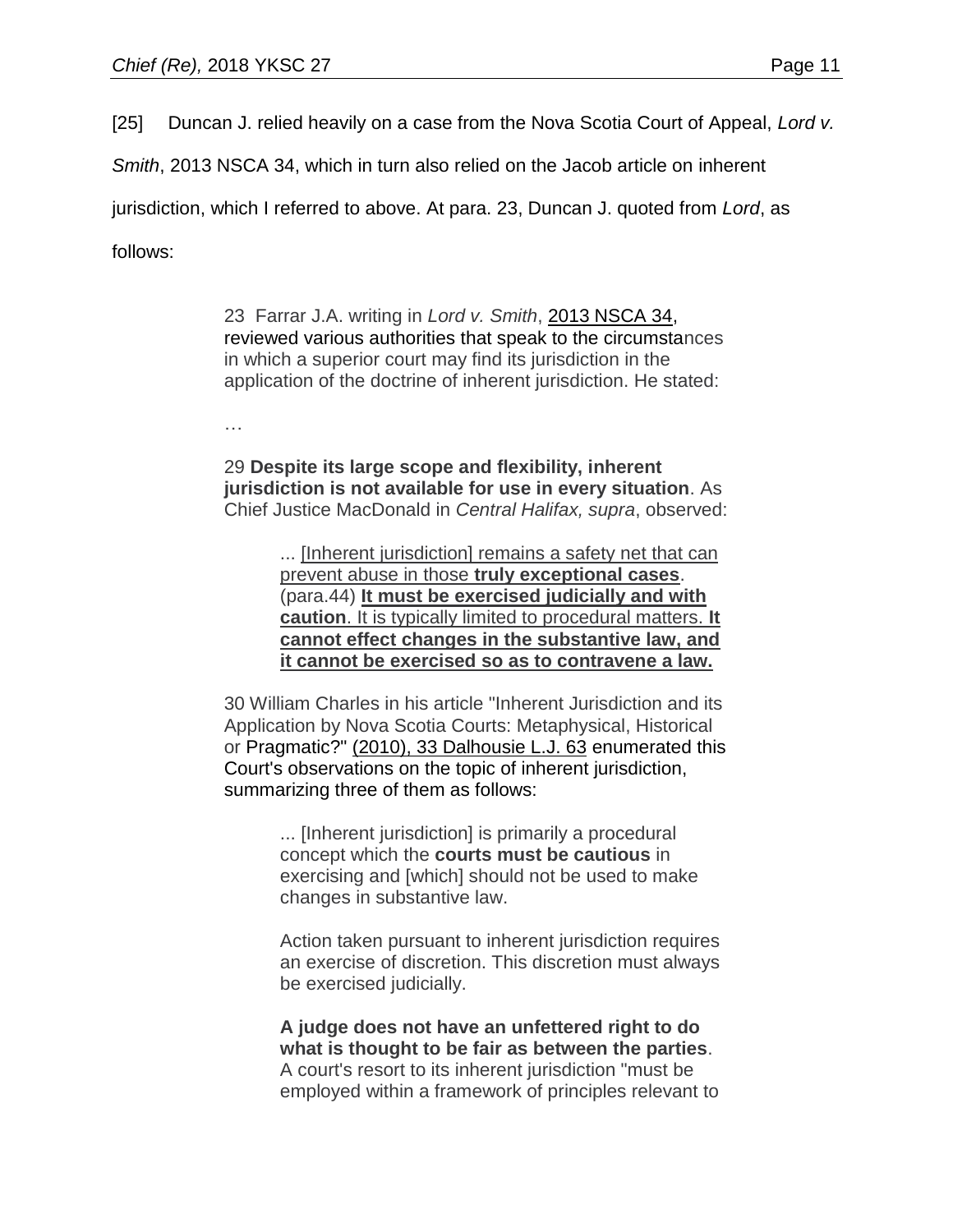the matters in issue." [Footnotes Omitted] (p. 13) (my bolding; underlining in original)

[26] In the result, Duncan J. concluded in *Dechamp* that he was not prepared to invoke the court's inherent jurisdiction on the application, because to do so would be tantamount to a contravention of the expressed authority in s. 527(7) of the *Code*, which

only authorizes the transfer of a prisoner upon obtaining that person's written consent:

24 In my view, inherent jurisdiction has no application to the circumstances in this case. The remedy sought in this application has nothing to do with the control of the court's process. The authority that the Crown seeks for the police is not related to a procedural issue arising between parties in the context of a case that is pending before the court. In fact, to invoke it in these circumstances would run directly contrary to the admonition of Chief Justice MacDonald in *Central Halifax* that it is not to be used to make changes in substantive law. That is what the Crown seeks -- that I supplement the existing law with respect to the transfer of prisoners, creating an exception that removes the requirement of the prisoner's consent to removal from the prison, a protection that is provided for in s. 527(7). With respect, that is a matter for Parliament to address, not the court.

[27] I agree with these remarks. Although, unlike in *Dechamp*, there are charges presently before the Court in the case at bar, that is not a distinguishing feature. There is still no procedural issue arising between the parties in that context. In my view, what the RCMP were originally attempting to do by applying for the assistance order solely on the basis of this Court's inherent jurisdiction, was to effect an "end run" around s. 527(7) of the *Code*. That said, I understand and appreciate that there is a public interest in the investigation and solving of crimes: *R. v. Sinclair,* 2010 SCC 35, at para. 63. Nevertheless, to the extent that there may be a legislative gap here, that is for Parliament to resolve, and not this Court. I am unpersuaded by Crown counsel's